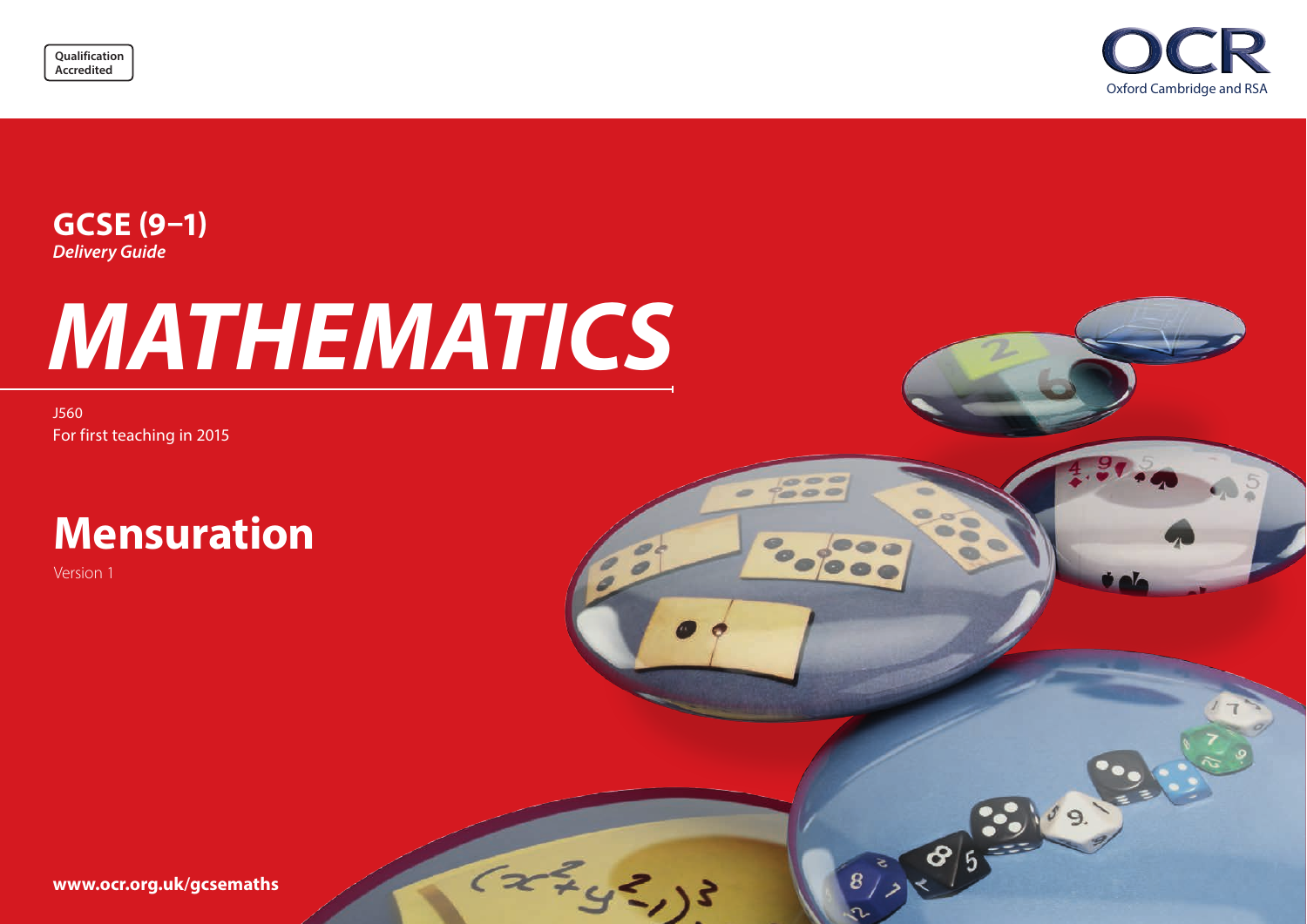**Introduction**

Introduction

# **GCSE (9–1)** *MATHEMATICS*

Delivery guides are designed to represent a body of knowledge about teaching a particular topic and contain:

- Content: A clear outline of the content covered by the delivery guide;
- Thinking Conceptually: Expert guidance on the key concepts involved, common difficulties learners may have, approaches to teaching that can help learners understand these concepts and how this topic links conceptually to other areas of the subject;
- Thinking Contextually: A range of suggested teaching activities using a variety of themes so that different activities can be selected which best suit particular classes, learning styles or teaching approaches.

If you have any feedback on this Delivery Guide or suggestions for other resources you would like OCR to develop, please email resources.feedback@ocr.org.uk

| <b>Curriculum Content</b>    | Page 3  |
|------------------------------|---------|
|                              |         |
| <b>Thinking Conceptually</b> | Page 8  |
|                              |         |
| Thinking Contextually        | Page 11 |
|                              |         |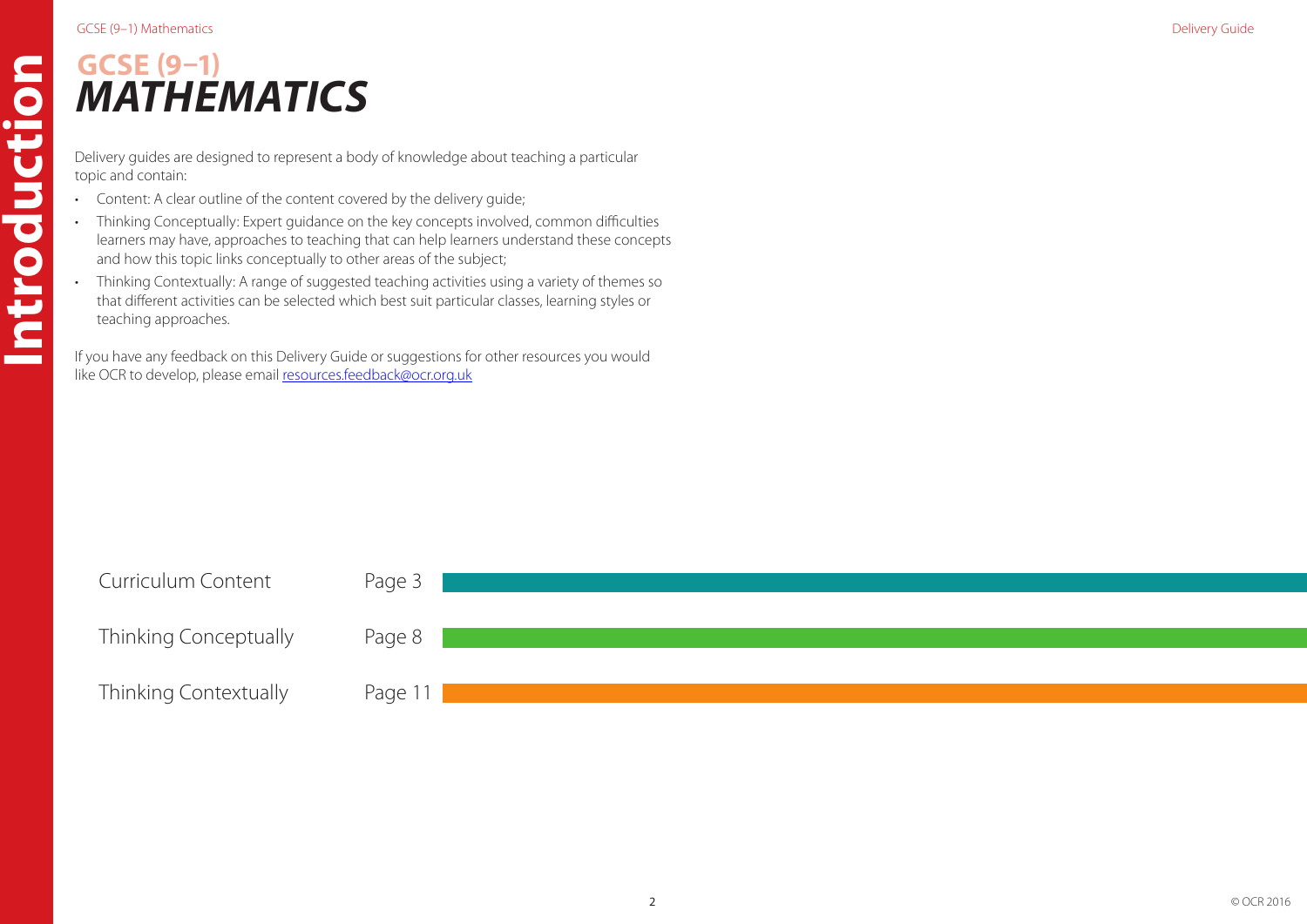10.03e Area of composite shapes Apply area formulae in

10.03e Area of composite shapes Apply area formulae in

**10.04 Volume and surface area calculations**

**10.04 Volume and surface area calculations**

**Curriculum content**

<span id="page-2-0"></span>

| GCSE (9-1)<br>content Ref. | <b>Subject content</b>          | <b>Initial learning for this qualification</b><br>will enable learners to                                     | <b>Foundation tier learners should also</b><br>be able to                       | <b>Higher tier learners should</b><br>additionally be able to | <b>DfE</b><br>Ref. |  |  |
|----------------------------|---------------------------------|---------------------------------------------------------------------------------------------------------------|---------------------------------------------------------------------------------|---------------------------------------------------------------|--------------------|--|--|
| <b>OCR 10</b>              | <b>Mensuration</b>              |                                                                                                               |                                                                                 |                                                               |                    |  |  |
| 10.01                      | <b>Units and measurement</b>    |                                                                                                               |                                                                                 |                                                               |                    |  |  |
| 10.01a                     | Units of measurement            | Use and convert standard units of<br>measurement for length, area, volume/<br>capacity, mass, time and money. | Use and convert standard units in<br>algebraic contexts.                        |                                                               | N13,<br>R1,<br>G14 |  |  |
| 10.01b                     | Compound units                  | Use and convert simple compound units<br>(e.g. for speed, rates of pay, unit pricing).                        | Use and convert other compound units<br>(e.g. density, pressure).               |                                                               | N13,<br>R1,        |  |  |
|                            |                                 | Know and apply in simple cases:<br>$speed = distance \div time$                                               | Know and apply:<br>density = $mass \div volume$                                 |                                                               | R11,<br>G14        |  |  |
|                            |                                 |                                                                                                               | Use and convert compound units in<br>algebraic contexts.                        |                                                               |                    |  |  |
| 10.01c                     | Maps and scale drawings         | Use the scale of a map, and work with<br>bearings.                                                            |                                                                                 |                                                               | R2,<br>G15         |  |  |
|                            |                                 | Construct and interpret scale drawings.                                                                       |                                                                                 |                                                               |                    |  |  |
| 10.02                      | <b>Perimeter calculations</b>   |                                                                                                               |                                                                                 |                                                               |                    |  |  |
| 10.02a                     | Perimeter of rectilinear shapes | Calculate the perimeter of rectilinear<br>shapes.                                                             |                                                                                 |                                                               | G17                |  |  |
| 10.02b                     | Circumference of a circle       | Know and apply the formula<br>circumference = $2\pi r = \pi d$<br>to calculate the circumference of a circle. | Calculate the arc length of a sector of a<br>circle given its angle and radius. |                                                               | G17,<br>G18        |  |  |
| 10.02c                     | Perimeter of composite shapes   | Apply perimeter formulae in calculations<br>involving the perimeter of composite 2D<br>shapes.                |                                                                                 |                                                               | G17,<br>G18        |  |  |
| 10.03                      | <b>Area calculations</b>        |                                                                                                               |                                                                                 |                                                               |                    |  |  |
| 10.03a                     | Area of a triangle              | Know and apply the formula:<br>area = $\frac{1}{2}$ base × height.                                            |                                                                                 | Know and apply the formula:<br>area = $\frac{1}{2}$ absin C.  | G16<br>G23         |  |  |
| 10.03b                     | Area of a parallelogram         | Know and apply the formula:<br>$area = base \times height$ .                                                  |                                                                                 |                                                               | G16                |  |  |
|                            |                                 | [Includes area of a rectangle]                                                                                |                                                                                 |                                                               |                    |  |  |
| 10.03c                     | Area of a trapezium             | Calculate the area of a trapezium.                                                                            |                                                                                 |                                                               | G16                |  |  |
| 10.03d                     | Area of a circle                | Know and apply the formula $\text{area} = \pi r^2$<br>to calculate the area of a circle.                      | Calculate the area of a sector of a circle<br>given its angle and radius.       |                                                               | G17,<br>G18        |  |  |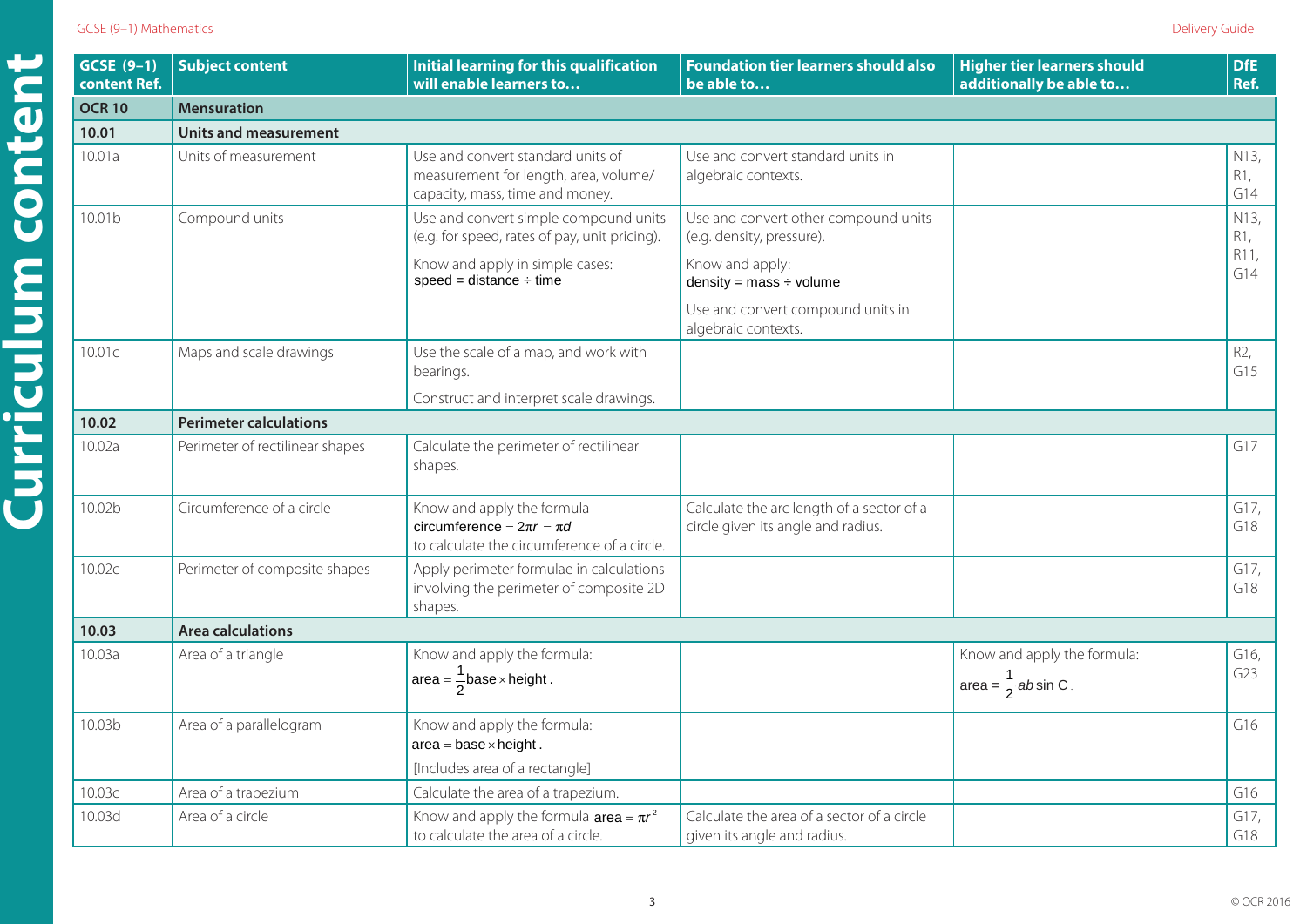# GCSE (9-1) Mathematics Delivery Guide

10.03c Area of a trapezium Calculate the area of a

**Curriculum content**

| $GCSE(9-1)$<br>content Ref. | <b>Subject content</b>                    | <b>Initial learning for this qualification</b><br>will enable learners to                            | <b>Foundation tier learners should also</b><br>be able to                                                                                                                         | <b>Higher tier learners should</b><br>additionally be able to                                                              | <b>DfE</b><br>Ref.     |  |  |
|-----------------------------|-------------------------------------------|------------------------------------------------------------------------------------------------------|-----------------------------------------------------------------------------------------------------------------------------------------------------------------------------------|----------------------------------------------------------------------------------------------------------------------------|------------------------|--|--|
| 10.03e                      | Area of composite shapes                  | Apply area formulae in calculations<br>involving the area of composite 2D<br>shapes.                 |                                                                                                                                                                                   |                                                                                                                            | G17,<br>G18            |  |  |
| 10.04                       | Volume and surface area calculations      |                                                                                                      |                                                                                                                                                                                   |                                                                                                                            |                        |  |  |
| 10.04a                      | Polyhedra                                 | Calculate the surface area and volume of<br>cuboids and other right prisms (including<br>cylinders). |                                                                                                                                                                                   |                                                                                                                            | G16                    |  |  |
| 10.04b                      | Cones and spheres                         |                                                                                                      | Calculate the surface area and volume<br>of spheres, cones and simple composite<br>solids (formulae will be given).                                                               |                                                                                                                            | N8,<br>G17             |  |  |
| 10.04c                      | Pyramids                                  |                                                                                                      | Calculate the surface area and<br>volume of a pyramid (the formula<br>$\frac{1}{3}$ area of base x height will be given).                                                         |                                                                                                                            | G17                    |  |  |
| 10.05                       | <b>Triangle mensuration</b>               |                                                                                                      |                                                                                                                                                                                   |                                                                                                                            |                        |  |  |
| 10.05a                      | Pythagoras' theorem                       |                                                                                                      | Know, derive and apply Pythagoras'<br>theorem $a^2 + b^2 = c^2$ to find lengths in<br>right-angled triangles in 2D figures.                                                       | Apply Pythagoras' theorem in more<br>complex figures, including 3D figures.                                                | G6,<br>G20             |  |  |
| 10.05b                      | Trigonometry in right-angled<br>triangles |                                                                                                      | Know and apply the trigonometric ratios,<br>sin $\theta$ , cos $\theta$ and tan $\theta$ and apply them to<br>find angles and lengths in right-angled<br>triangles in 2D figures. | Apply the trigonometry of right-angled<br>triangles in more complex figures,<br>including 3D figures.                      | R12,<br>G20            |  |  |
|                             |                                           |                                                                                                      | [see also Similar shapes, 9.04c]                                                                                                                                                  |                                                                                                                            |                        |  |  |
| 10.05c                      | Exact trigonometric ratios                |                                                                                                      | Know the exact values of sin $\theta$ and cos $\theta$<br>for $\theta = 0^{\circ}$ , 30°, 45°, 60° and 90°.                                                                       |                                                                                                                            | R <sub>12</sub><br>G21 |  |  |
|                             |                                           |                                                                                                      | Know the exact value of $\tan \theta$ for $\theta = 0^\circ$ ,<br>30°, 45° and 60°.                                                                                               |                                                                                                                            |                        |  |  |
| 10.05d                      | Sine rule                                 |                                                                                                      |                                                                                                                                                                                   | Know and apply the sine rule,<br>$\frac{a}{\sin A} = \frac{b}{\sin B} = \frac{c}{\sin C}$ , to find<br>lengths and angles. | G22                    |  |  |
| 10.05e                      | Cosine rule                               |                                                                                                      |                                                                                                                                                                                   | Know and apply the cosine rule,<br>$a^2 = b^2 + c^2 - 2bc \cos A$ to find lengths<br>and angles.                           | G22                    |  |  |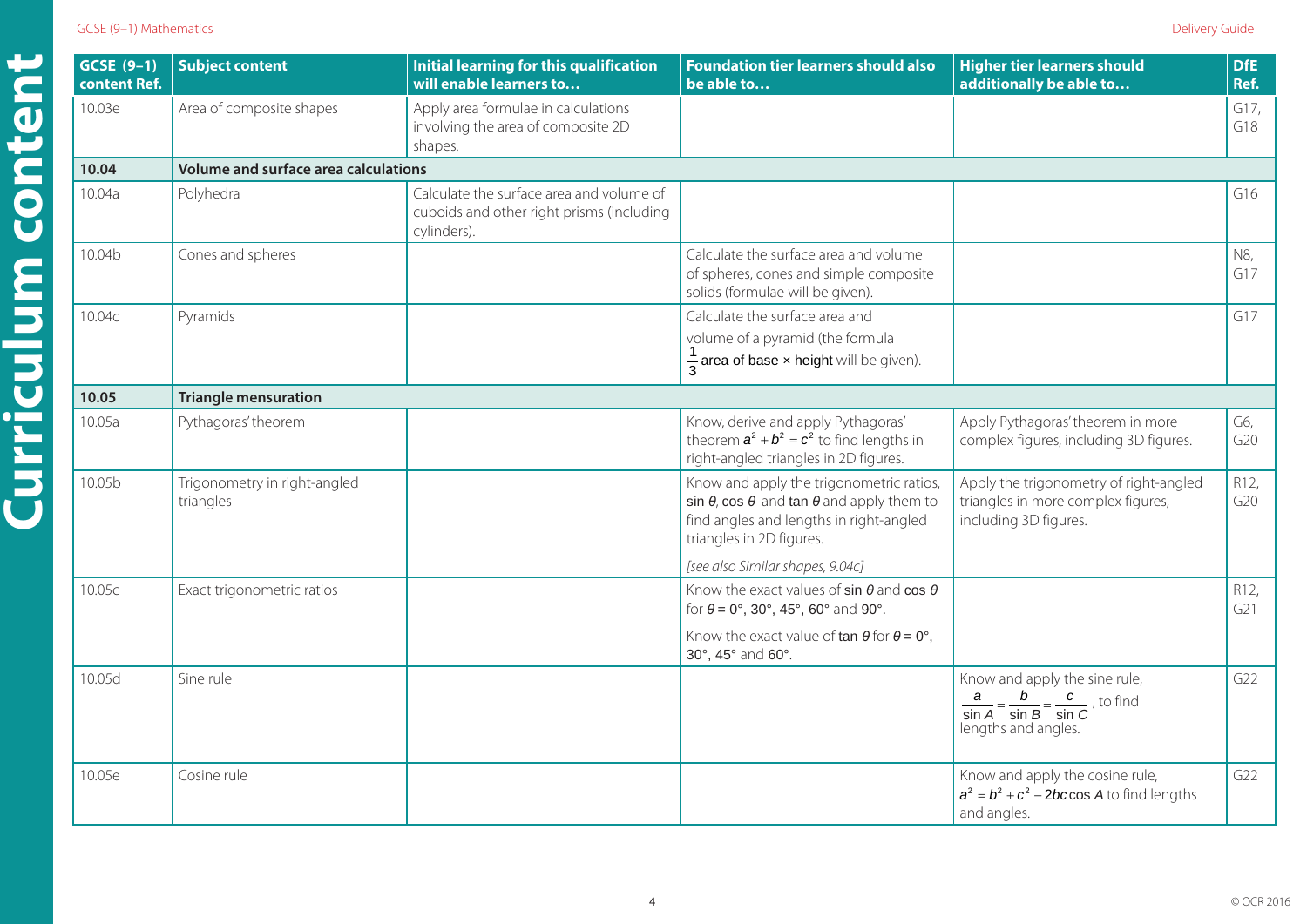# **[10.01a] Units of Measure (National STEM Centre: CIMT)**

### <http://www.nationalstemcentre.org.uk/elibrary/resource/783/units-of-measure>

In this resource learners will be shown how to estimate with metric units of length, mass and capacity, and how to convert between different metric units. There is also an introduction to the Imperial system of measurement. There are activities, extra exercises and mental tests. The resources on this website are free to use, but a login is required.

# **[10.01a] Measurement (mathsisfun.com)**

# <http://www.mathsisfun.com/measure/index.html>

This resource is an introduction to the Metric and Imperial (here referred to as US Standard) systems of measurement. It covers units of measurement for length, mass, time, area and volume. The resource also covers area formulae for various shapes. It is interactive and includes many activities for learners to demonstrate the skills learnt.

# **[10.01a] Time and Date (bbc.co.uk)**

[http://www.bbc.co.uk/skillswise/worksheet/ma25time-l1-w-converting-between-hours](http://www.bbc.co.uk/skillswise/worksheet/ma25time-l1-w-converting-between-hours-and-minutes)[and-minutes](http://www.bbc.co.uk/skillswise/worksheet/ma25time-l1-w-converting-between-hours-and-minutes)

Learners often struggle with the conversion between hours and minutes. This worksheet could be used as a starter activity before moving on to cover the more difficult measurement conversions such as length, mass and capacity.

# **[10.01a] Measure (bbc.co.uk)**

# [http://www.bbc.co.uk/bitesize/ks3/maths/measures/use\\_of\\_measure/activity/](http://www.bbc.co.uk/bitesize/ks3/maths/measures/use_of_measure/activity/)

This interactive quiz asks the learner to choose units for measuring items in the real world (e.g. a netball court, a truck) and also to read from scales.

# **[10.01b] Compound Measures (bbc.co.uk)**

<http://www.bbc.co.uk/schools/gcsebitesize/maths/geometry/compoundrev1.shtml>

Learners are introduced to compound units before a demonstration of how to apply speed and density formulae by using worked examples.

# **[10.01b] Olympic Measures (University of Cambridge)**

# <http://sport.maths.org/content/olympic-measures>

This activity invites learners to engage with units of measurement by presenting a variety of records and measurements from Olympic Games events. The events and measurements have been mixed and learners have to rearrange them into the correct order.

# **[10.01c] Scale Drawing (National STEM Centre: CIMT)**

# <http://www.nationalstemcentre.org.uk/elibrary/resource/761/scale-drawing>

An introduction to scale drawing, covering measuring lengths, plans using scales and maps using scales. There are activities, extra exercises, mental tests and slides. The resources on this website are free to use, but a login is required.

# **[10.01c] Bearings (Centre for Innovation in Maths Teaching, Plymouth)**

[http://www.cimt.plymouth.ac.uk/projects/mepres/book8/bk8i11/bk8\\_11i3.htm](http://www.cimt.plymouth.ac.uk/projects/mepres/book8/bk8i11/bk8_11i3.htm)

This interactive resource could be used as an introduction to bearings. Learners are given worked examples and then questions that can be checked.

# **[10.02b, 10.03d] Finding Radius, Diameter, Circumference and Area of Circles (YouTube)**

### <https://www.youtube.com/watch?v=Yb1HYyBfLfc>

This YouTube video introduces learners to circle terminology and demonstrates how to calculate the circumference and area of a circle. The video explains where  $\pi$  (pi) comes from in a visual way.

# **[10.02c] Perimeter and Circumference (mathsisfun.com)**

# <http://www.mathsisfun.com/geometry/perimeter.html>

This resource demonstrates how to calculate the perimeter of a rectangle, triangle, square, quadrilateral, composite shapes and the circumference of a circle. It includes ten interactive practice perimeter questions, with worked answers that reveal once learners have attempted each question.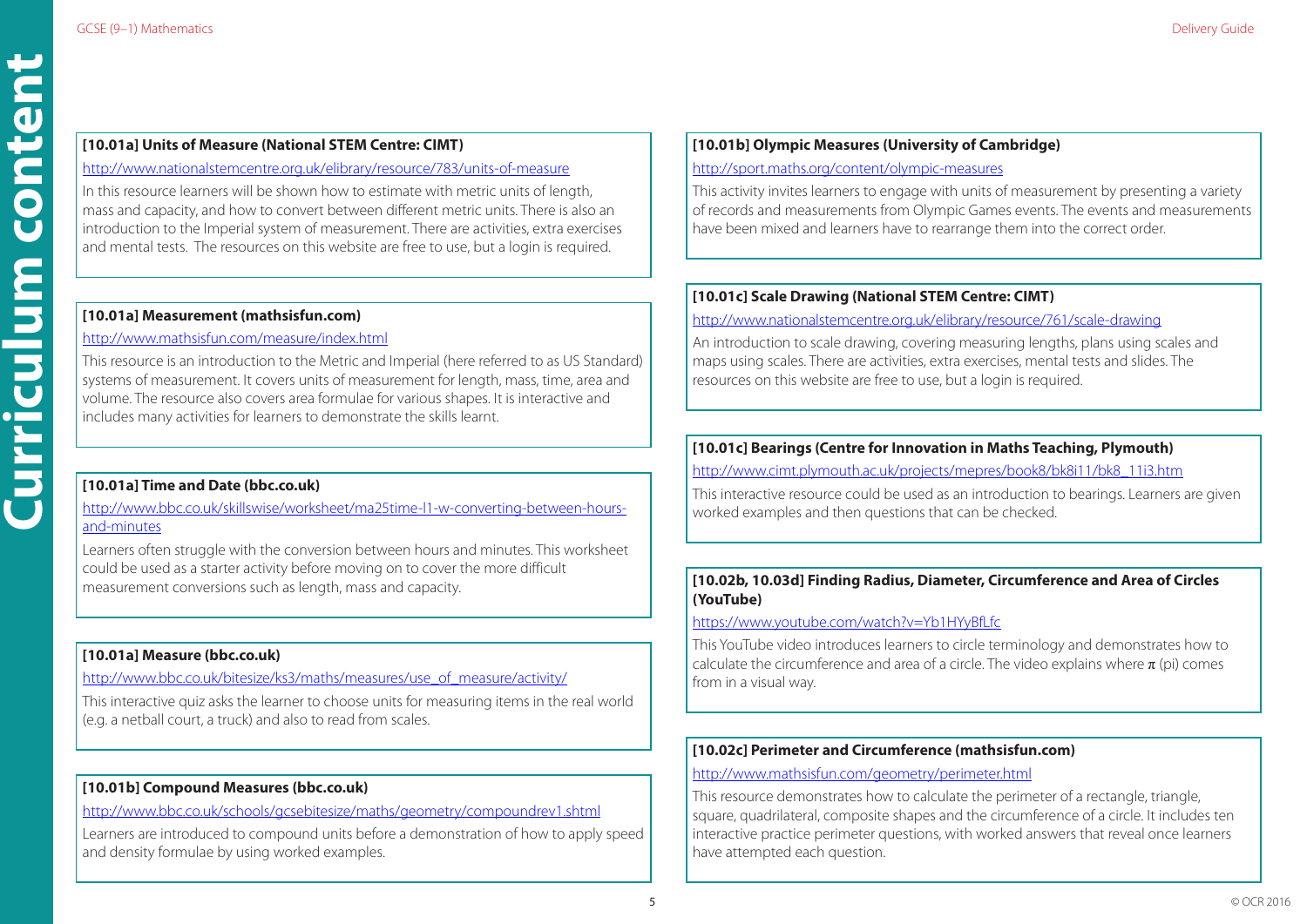# **[10.02c, 10.03e] Perimeter and Area (National STEM Centre: Nuffield Foundation)**

<http://www.nationalstemcentre.org.uk/elibrary/resource/6656/perimeter-and-area>

This resource provides an opportunity for learners to become more familiar with perimeter and area of rectangles and composite shapes. It gives a simple explanation of how to calculate the perimeter and area of these shapes and includes a 'Student Worksheet' with questions for learners to work through and 'Activity Cards' where learners can practice matching perimeters and areas to a number of these shapes.

# **[10.02c, 10.03e] Perimeter and Area (bgfl.org)**

http://www.bafl.org/custom/resources\_ftp/client\_ftp/ks2/maths/perimeter\_and\_area/ [index.html](http://www.bgfl.org/custom/resources_ftp/client_ftp/ks2/maths/perimeter_and_area/index.html)

This is an interactive quiz (with three levels) on perimeter and area of rectangles and composite shapes.

# **[10.02a, 10.03a, 10.03b, 10.03c] Perimeter and Area of Polygons (mathsgoodies.com)** [http://www.mathgoodies.com/lessons/toc\\_vol1.html](http://www.mathgoodies.com/lessons/toc_vol1.html)

This resource displays a list of lessons concerned with perimeter and area, including area of parallelograms and trapeziums. Each item on the list is a link to a specific lesson on perimeter, area, practice exercises or challenging exercises.

# **[10.03] Area of Plane Shapes (mathsisfun.com)**

# <http://www.mathsisfun.com/area.html>

This resource demonstrates how to calculate the area of a rectangle, circle, triangle and composite shapes. It includes ten interactive practice area questions with worked answers for learners to reveal once they have attempted each question.

# **[10.04a] Volume and Surface Area (bbc.co.uk)**

<http://www.bbc.co.uk/schools/gcsebitesize/maths/geometry/3dshapesrev3.shtml>

This simple resource demonstrates how to calculate the volume and surface area of prisms, including cylinders.

# **[10.04a] Volume of Prisms (slideshare.net: passyworldofmathematics.com)** <http://www.slideshare.net/bigpassy/volume-of-prisms-20505313>

This resource includes twenty-four slides on how to calculate the volume of rectangular, triangular and trapezium based prisms. It also covers volume of cylinders. The last few slides also recap on capacity units, including how to convert from one type of capacity unit to another.

# **[10.05a] Pythagoras' Theorem (bbc.co.uk)**

[http://www.bbc.co.uk/bitesize/ks3/maths/shape\\_space/pythagoras\\_theorem/revision/2/](http://www.bbc.co.uk/bitesize/ks3/maths/shape_space/pythagoras_theorem/revision/2/)

This interactive resource could be used as an introduction to Pythagoras' theorem. Learners have to identify and calculate the length of sides by applying Pythagoras' theorem.

# **[10.05a] Pythagoras' Theorem (Centre for Innovation in Maths Teaching, Plymouth)**

[http://www.cimt.plymouth.ac.uk/projects/mepres/book8/bk8i3/bk8\\_3i1.htm](http://www.cimt.plymouth.ac.uk/projects/mepres/book8/bk8i3/bk8_3i1.htm)

This interactive resource allows learners to practice their skills of applying Pythagoras' theorem to right-angled triangles.

# **[10.05a] Pythagoras' Theorem (mathsisfun.com)**

# <http://www.mathsisfun.com/pythagoras.html>

This interactive resource demonstrates how to apply Pythagoras' theorem and has an animation of a visual proof. It includes ten practice questions related to Pythagoras' theorem with worked answers for learners to reveal once they have attempted each question. Some of the questions are quite challenging and would be a good activity for a confident group of learners.

conten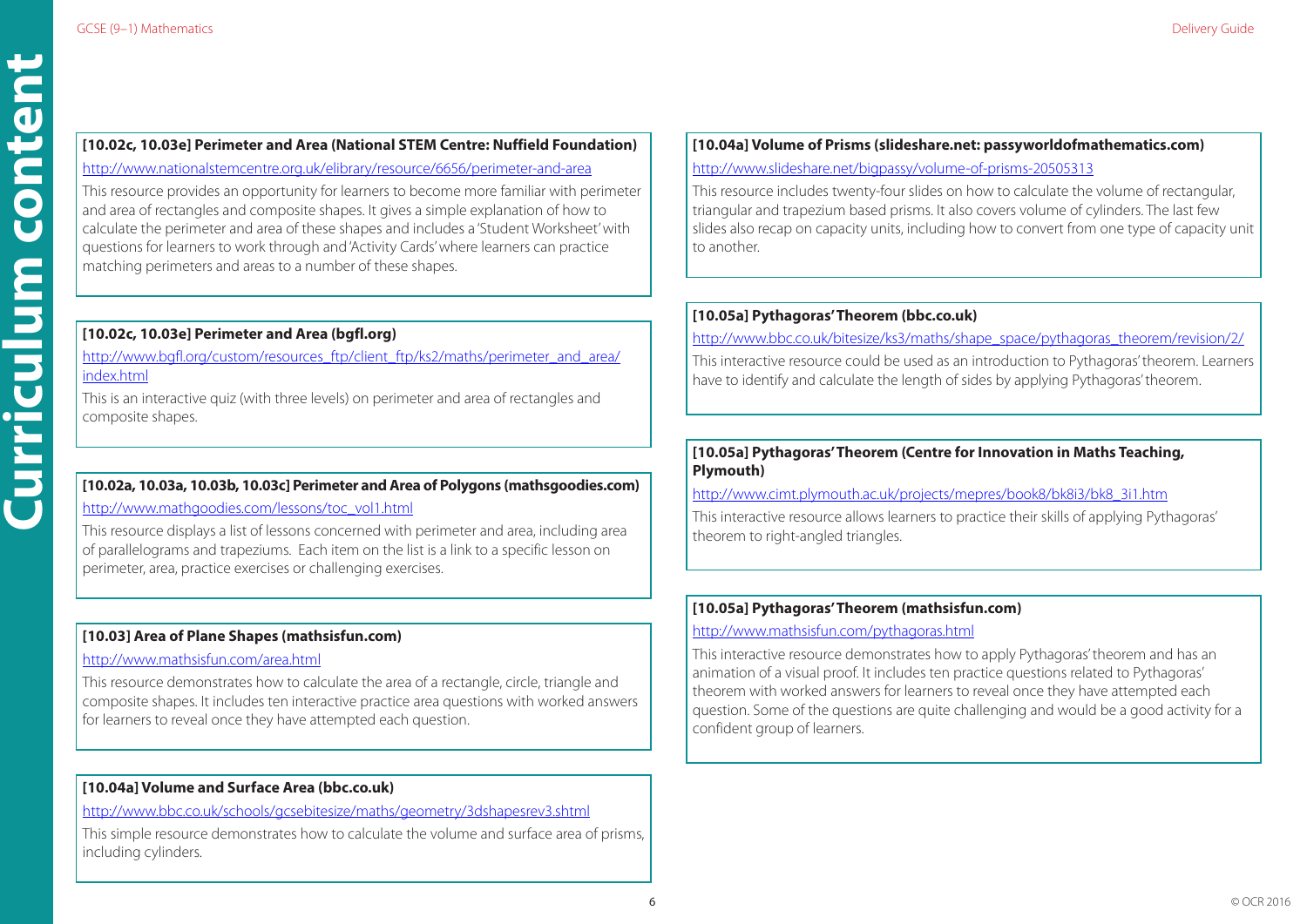# **[10.05a] Pythagoras' Theorem (bbc.co.uk)**

<http://www.bbc.co.uk/education/guides/zcfg4wx/revision/1>

This resource begins with a video introducing how Pythagoras' theorem can be used in 3D shapes, before starting with the basics and then moving on to solving problems using Pythagoras' theorem in both 2D and 3D.

# **[10.05a, 10.05b] Trigonometry (Centre for Innovation in Maths Teaching, Plymouth)**

# <http://www.cimt.plymouth.ac.uk/projects/mepres/allgcse/bka4.pdf>

In this comprehensive resource, learners are shown how to calculate area of squares and rectangles, identify different types of triangle, apply Pythagoras' theorem to find lengths in right-angled triangles, apply the trigonometric ratios to find angles and lengths in right-angled triangles and apply the sine and cosine rules. There are numerous worked examples and exercises for the learners to complete.

# **[10.05b] Trigonometry (bbc.co.uk)**

[http://www.bbc.co.uk/bitesize/standard/maths\\_i/measure/trig/revision/1/](http://www.bbc.co.uk/bitesize/standard/maths_i/measure/trig/revision/1/)

This interactive resource could be used as an introduction to trigonometry, with learners meeting the trigonometric ratios and applying them to find lengths and angles in rightangled triangles.

# **[10.05c] Exact Trigonometric Ratios (www.mikeollerton.com)**

<http://www.mikeollerton.com/pubs/Handy%20Trig%20Ratios.pdf>

An aide-memoir for exact trig ratios.

# **[10.05d, 10.05e] Sine and Cosine Rules (mathsrevision.net)**

<http://www.mathsrevision.net/gcse-maths-revision/trigonometry/sine-and-cosine-rule> This resource, which includes two video clips, demonstrates how to apply the sine and cosine rules.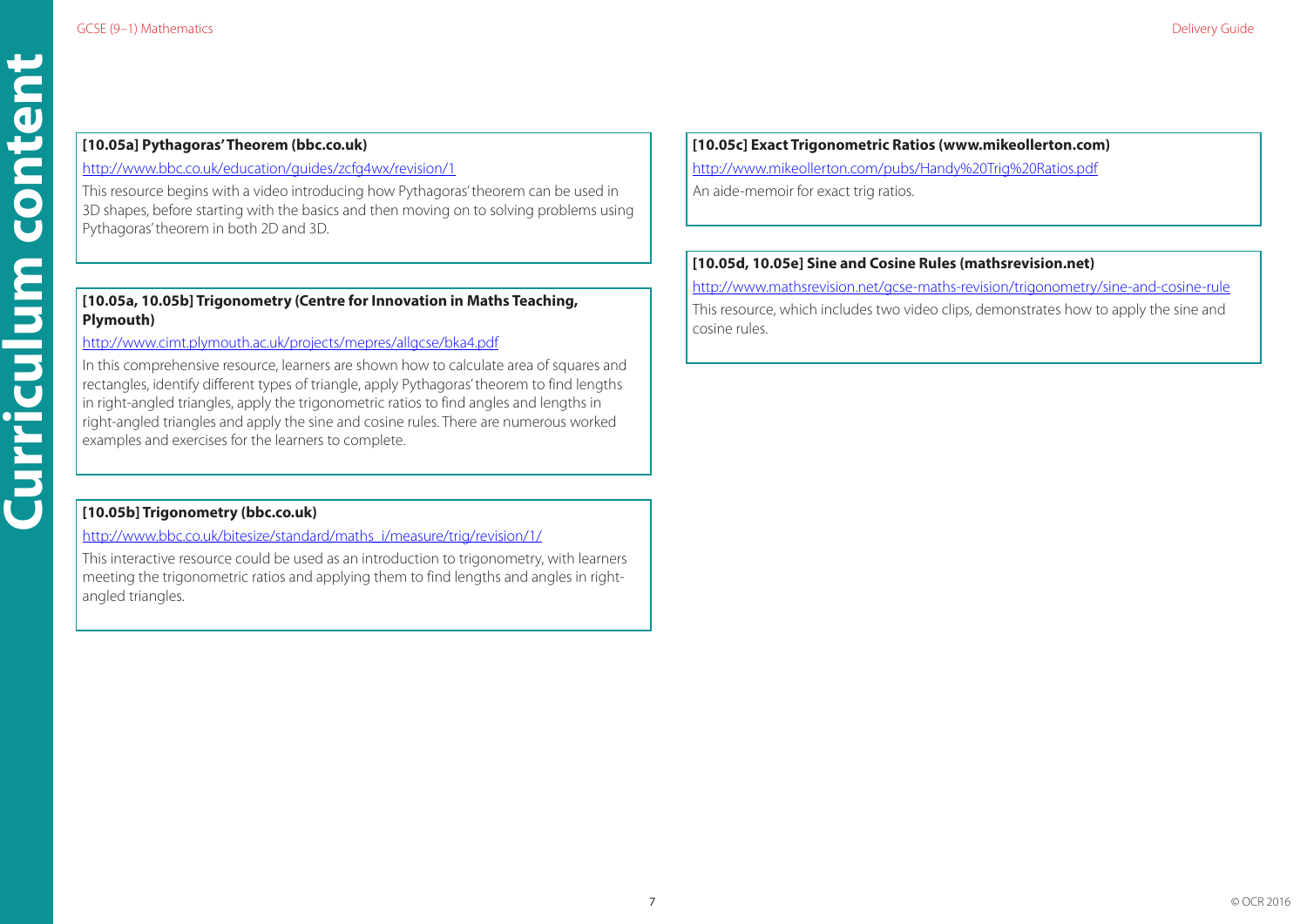# <span id="page-7-0"></span>**Approaches to teaching the content**

Prior to working with the content of mensuration, it would be beneficial if learners gained a thorough understanding of a number of topics such as the four rules of number including the priority of operations, fractions, decimals, index notation, calculation and estimation of powers and roots and algebra.

Mensuration is unique in that it combines real-life applications with abstract mathematical reasoning.

Learners' understanding should be deepened by a hands-on approach to this subject.

# **Common misconceptions or difficulties learners may have**

There are a number of misconceptions that learners may hold regarding mensuration and care should be taken to avoid these becoming ingrained in learners:

There is often confusion between the metric and imperial systems as we use both in this country and learners also struggle to estimate accurately using metric units. It is therefore extremely important when teaching the metric system, that learners develop benchmarks.

Learners recognise that in order to convert from one unit of measurement to another they must multiply or divide, but have difficulty in grasping which operation to perform.

Learners perceive volume as a solid measurement and capacity as a liquid measurement.

Learners sometimes confuse area and perimeter.

Common misconceptions when calculating perimeter are errors in basic addition and missing out some of the measurements. Also learners tend to ignore any lengths that are not given instead of calculating these missing measurements before calculating the perimeter.

Learners often use inappropriate units when calculating measurements i.e. they give an answer of cm instead of cm<sup>2</sup> for area or give an answer of cm<sup>2</sup> instead of cm<sup>3</sup> for volume.

Learners do not really understand the concepts behind the area formulae and have difficulty applying them in context. It is therefore important that learners develop an understanding of area concepts and not just memorise formulae.

There is also an incorrect belief that as area increases, perimeter must necessarily increase too.

8

Learners often struggle to correctly identify the base and height of a triangle as they are so familiar with the standard triangle, i.e. one with horizontal base and vertical height. When faced with a variety of triangles they tend to always use the bottom line as the base and the height as the line up from the base. This will lead to problems when calculating the area of a triangle as they will often not use the perpendicular height.

Common misconceptions when calculating area are errors in multiplication and learners could easily use the wrong measurements when finding the area of compound shapes.

Learners often confuse radius with diameter and struggle to understand where  $\pi$  (pi) comes from when applying formulae to calculate the circumference and area of a circle.

It is a misconception that  $\pi = 22/7$ . This is an approximation and not an exact value.

Learners often think that  $r^2$  is the same as  $r \times 2$  when applying the formula for the area of a circle and get mixed up with the formulae for circumference and area of circles.

Another misconception is that the volume of a prism can be calculated by finding the area of a single face and then multiplying that by the total number of faces.

Learners do not really understand the concepts behind volume and just see it as the result of substituting numbers into a formula. It is important that learners develop an understanding of volume concepts as opposed to just memorising formulae.

Another misconception is that the diagonal of a square is the same length as its side. Pythagoras' theorem proves that this is not the case.

Learners think Pythagoras' theorem works for all types of triangle, not realising it is just for right-angled triangles.

Common mistakes when using Pythagoras' theorem are learners cannot identify the hypotenuse as the longest length, just adding the side lengths to find the hypotenuse  $(a + b = c)$  or forgetting to take the square root of  $c<sup>2</sup>$  to find the hypotenuse length. Another common mistake is that learners will sum the squares of the two given sides, regardless of which sides have been given.

A common misconception in trigonometry in right-angled triangles is that the learners fail to identify the opposite, adjacent and hypotenuse sides correctly. They also struggle with the algebra of the ratios when calculating an unknown value. Learners often fail to realise that the sine and cosine rules can be used for any triangles.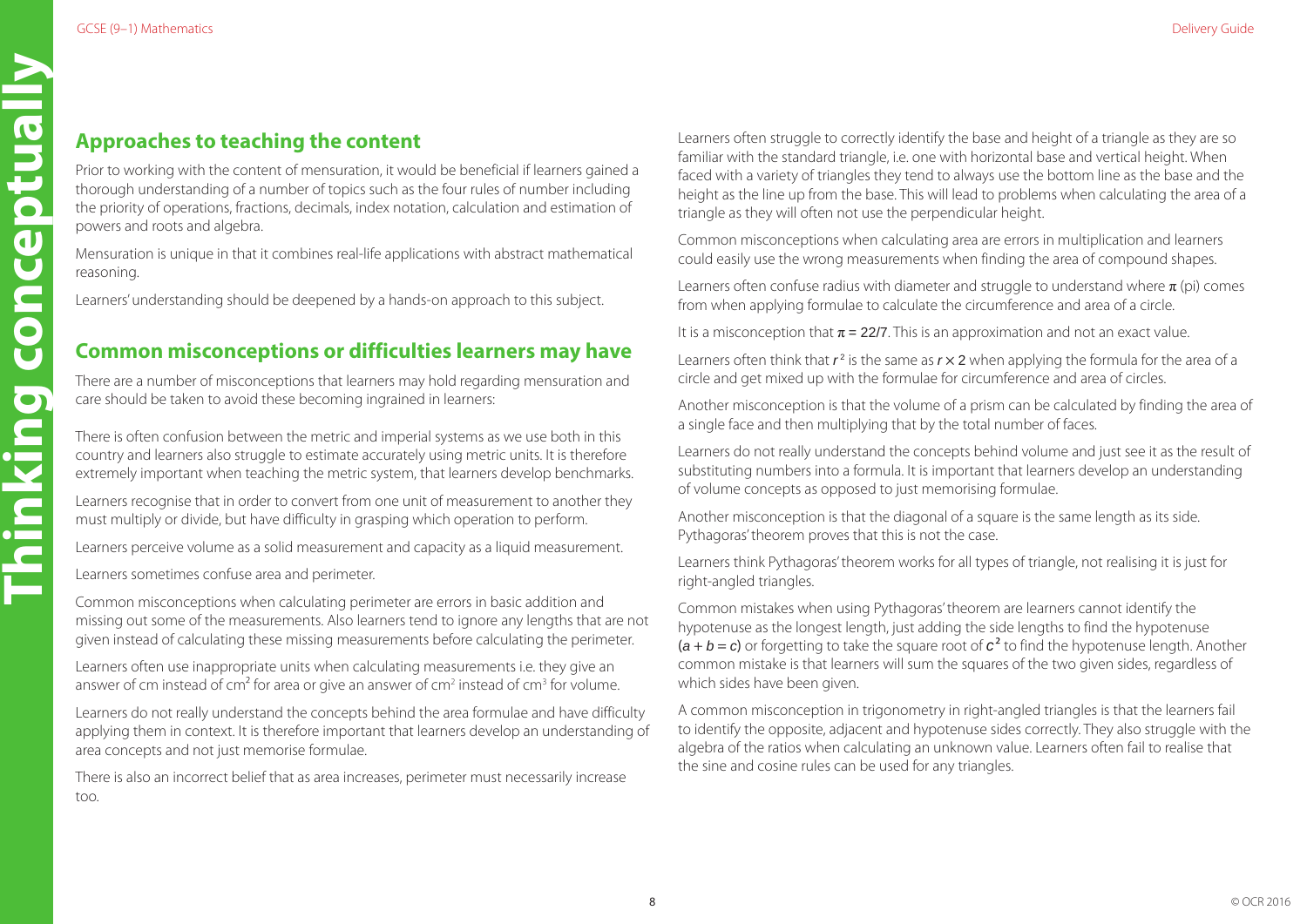**Thinking conceptually**

CON

Thinking

ceptual

# **Conceptual links to other areas of the specification**

**Number** – learners need a good understanding of the four rules of number and priority of operations when converting measurements, calculating perimeter, calculating area and calculating volume.

**Fractions** – some area and volume calculations include fractions so it is extremely important that learners are confident with fractions before they attempt to use such formulae. Working with the approximate value of  $\pi$  as 22/7 will require learners to be confident with fractions.

**Decimals** – some measurement conversions and calculations of perimeter, area and volume include decimals so it is extremely important that learners are confident with decimals before they attempt these calculations. Working with the approximate value of  $\pi$  as 3.14 will require learners to be confident with decimals.

**Index notation** – some area and volume calculations involve index notation so it is extremely important that learners are confident with this before they attempt to use such formulae.

**Calculation and estimation of powers and roots** – all Pythagoras' theorem calculations involve powers and roots, as does the application of the cosine rule in triangle measurement.

**Algebra** – learners need to be confident in substituting numerical values into formulae and expressions as this is essential when applying the area and volume formulae, Pythagoras' theorem and trigonometric ratios. Learners also need to be able to change the subject of a formula and solve equations.

**Graphs** – learners need to construct and interpret graphs in real-world contexts, which include distance-time graphs, money conversion and temperature conversion. They need to be able to convert between units, interpret straight line gradients as rates of change, apply the concept of instantaneous rate of change for the gradients of curves and also be able to calculate areas under graphs as part of the graphs topic of the specification.

# **[10.01a, 10.01b] Mensuration (Centre for Innovation in Maths Teaching, Plymouth)** <http://www.cimt.plymouth.ac.uk/projects/mepres/allgcse/pr7-es.pdf>

These resources allow learners to practice the important skills involved in mensuration to help address some common misconceptions. Each section offers an overview of a particular topic, worked examples to support learning and focused exercises to practice skills.

# **[10.01a] Measuring Units Matching Game (transum.org)**

[http://www.transum.org/software/SW/Starter\\_of\\_the\\_day/Students/Measuring\\_Units\\_](http://www.transum.org/software/SW/Starter_of_the_day/Students/Measuring_Units_Matching.asp) Matching asp

This game involves the learner dragging cards to match the metric and imperial units with their equivalents. The game provides practice on units of measurement to help address the misconceptions involved with this topic.

# **[10.01b] Speed, Distance and Time (Centre for Innovation in Maths Teaching, Plymouth)**

[http://www.cimt.plymouth.ac.uk/projects/mepres/book8/bk8i18/bk8\\_18i2.htm](http://www.cimt.plymouth.ac.uk/projects/mepres/book8/bk8i18/bk8_18i2.htm)

This resource offers the opportunity to practice solving real-life speed, distance and time problems. It offers an overview of this topic, worked examples to support learning and focused exercises to practice skills.

**[10.02a, 10.02b, 10.03a, 10.03b, 10.03c, 10.03d, 10.04a] Formulae Pairs (transum.org)**

[http://www.transum.org/software/SW/Starter\\_of\\_the\\_day/Students/Pairs.asp?Topic=3](http://www.transum.org/software/SW/Starter_of_the_day/Students/Pairs.asp?Topic=3
)

This game involves the learner matching pairs of diagrams and formulae for basic geometrical shapes. The game addresses the misconception where learners get mixed up with formulae to calculate perimeter and area of shapes.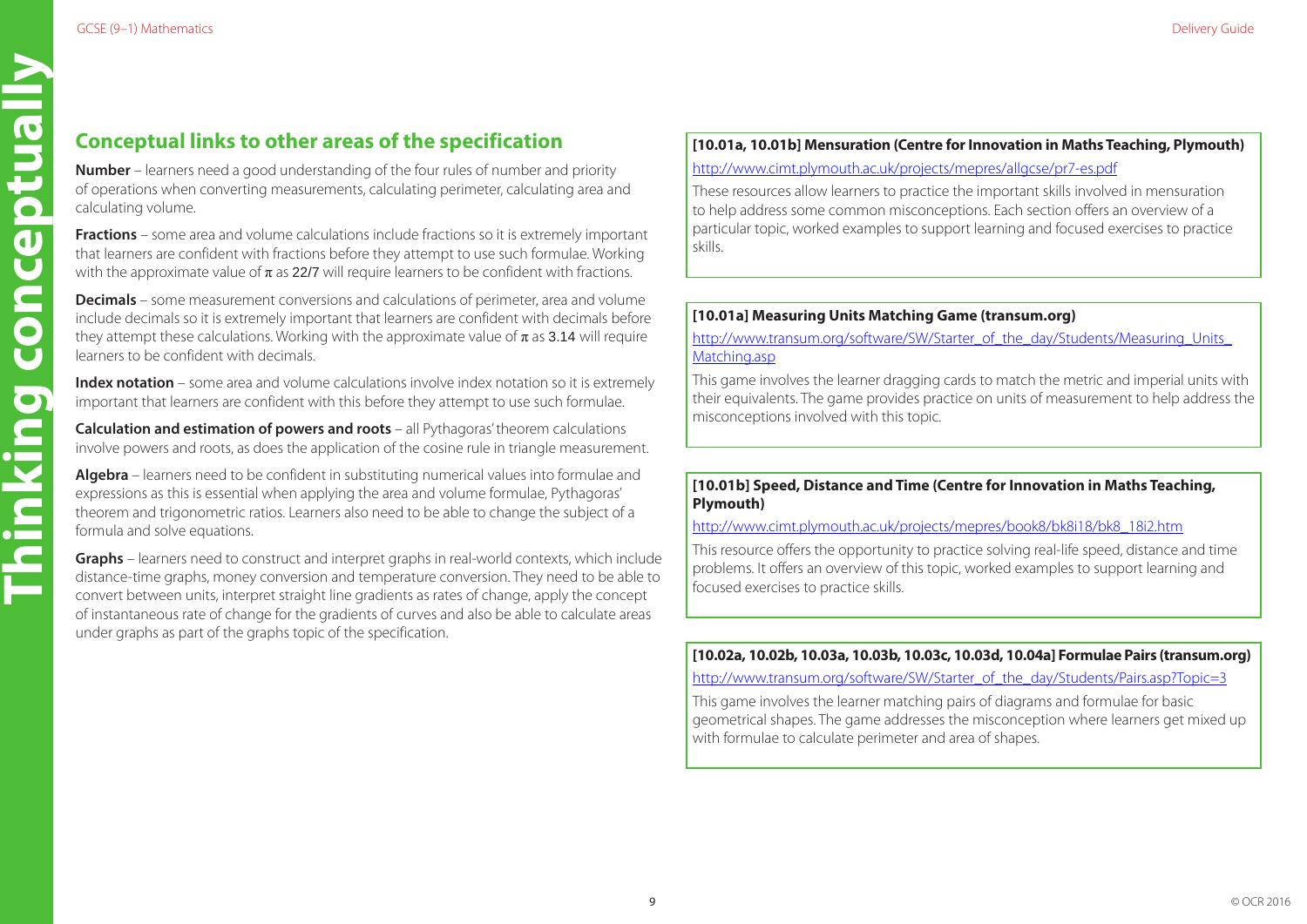# **[10.02c, 10.03e] Changing Areas, Changing Perimeters (NRICH)**

# <http://nrich.maths.org/7534>

This resource addresses the misconception that as area increases, perimeter must necessarily increase too. Learners can practice their skills in calculating perimeter and area, ensuring that they use the correct formula for each.

# **[10.02c, 10.03e] Area and Perimeter (NRICH)**

# <http://nrich.maths.org/7280>

**Thinking conceptually**

Thinking

CON

 $\overline{\mathbf{a}}$ Ū

**Ilento** 

This resource addresses the misconception that as area increases, perimeter must necessarily increase too. Learners can practice their skills in calculating perimeter and area, ensuring that they use the correct formula for each.

# **[10.03d] Blue and White (NRICH)**

# <http://nrich.maths.org/809>

This is a challenging puzzle involving the area of circles. This would be a good activity for a confident group of learners. An extension would be to consider the circumferences of the circles in each diagram.

# **[10.05a] Pythagoras (transum.org)**

[http://www.transum.org/software/SW/Starter\\_of\\_the\\_day/Students/Pythagoras\\_Basics.](http://www.transum.org/software/SW/Starter_of_the_day/Students/Pythagoras_Basics.asp?Level=1) [asp?Level=1](http://www.transum.org/software/SW/Starter_of_the_day/Students/Pythagoras_Basics.asp?Level=1)

This resource provides five different levels of questions on Pythagoras' theorem. Learners can practice their skills in identifying the hypotenuse and correctly applying the theorem. The right-angled triangles are displayed in a variety of ways to ensure understanding.

# **[10.05a] Bizarre Triangle (transum.org)**

# [http://www.transum.org/Software/SW/Starter\\_of\\_the\\_day/starter\\_August5.ASP](http://www.transum.org/Software/SW/Starter_of_the_day/starter_August5.ASP)

A puzzle for learners to make a prediction and then calculate the answer. What happens to the area of an isosceles triangle with side lengths 5, 5 & 6 when the length 6 is increased to 8?

# **[10.04a] Volume (transum.org)**

# [http://www.transum.org/Software/SW/Starter\\_of\\_the\\_day/Students/Volume.asp](http://www.transum.org/Software/SW/Starter_of_the_day/Students/Volume.asp)

This interactive resource provides questions and worked examples on volume and surface area. There are three levels of difficulty and include GCSE style questions. Learners can practice their skills in calculating volumes.

# **[10.04a, 10.04b] Surface Area (transum.org)**

# [http://www.transum.org/Software/SW/Starter\\_of\\_the\\_day/Students/Surface\\_Area.asp](http://www.transum.org/Software/SW/Starter_of_the_day/Students/Surface_Area.asp)

This interactive resource provides questions and worked examples on volume and surface area. There are three levels of difficulty and include GCSE style questions. Learners can practice their skills in calculating surface areas.

# **[10.05a, 10.05b] Trigonometry (National STEM Centre: SMILE)**

# <http://www.nationalstemcentre.org.uk/elibrary/resource/7911/trigonometry>

These resources offer the opportunity to practice Pythagoras' theorem and trigonometry in right-angled triangles to help address some common misconceptions. It includes two packs to work through. The first pack includes a wide variety of activities covering Pythagoras' theorem, including checking for right angles and investigating the ratios of the sides of right-angled triangles. The second pack includes a wide variety of activities such as investigating the lengths of the opposite and adjacent sides of a right-angled triangle, leading to the definitions of sine and cosine. Learners will also use the sine and cosine trigonometric ratios to solve problems. The resources are free, but a login is required.

# **[10.05d, 10.05e] Sine and Cosine Rule (Centre for Innovation in Maths Teaching, Plymouth)**

### <http://www.cimt.plymouth.ac.uk/projects/mepres/step-up/sect4/index.htm>

This resource offers learners the chance to practice using the sine and cosine rules to help improve their algebra and to help understand that these rules can be used in any triangle, not just right-angled triangles.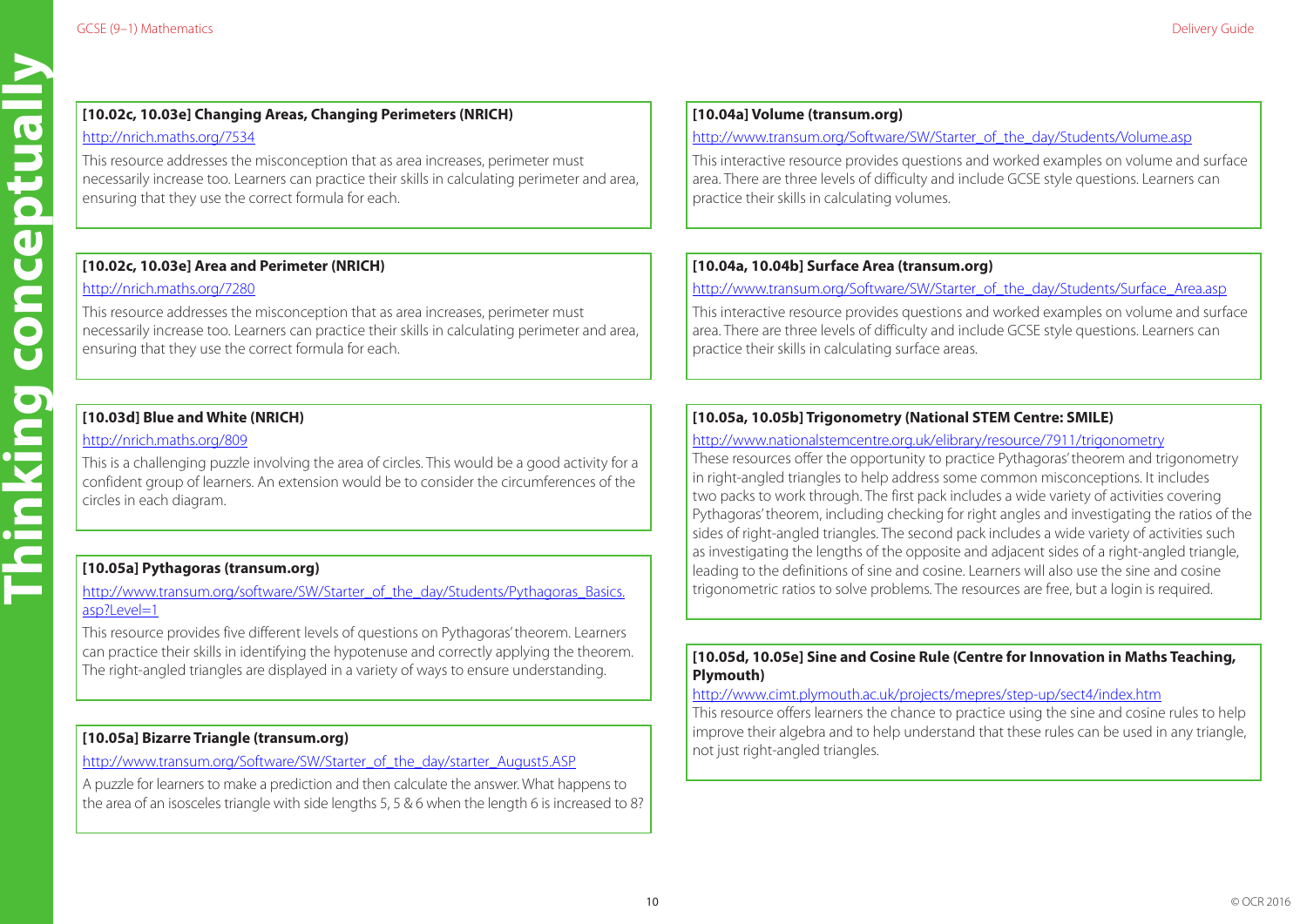# <span id="page-10-0"></span>**Thinking Contextually (Activities)**

Many learners fail to make connections between what they are learning and how that knowledge will be used. They struggle to understand the concepts in mathematics unless they can see the relevance to their everyday lives.

Learners will be more successful if they investigate mathematics through real-life scenarios as they can see how these concepts are actually used outside of the classroom. They will then be able to discover the meaningful relationship between abstract ideas and practical applications in the real world, which will, in turn, lead to greater motivation, enjoyment through discovery, improved confidence, independent thinking and better retention of skills.

# **[10.01b] Alternative Record Book (sport.maths.org)**

<http://sport.maths.org/content/alternative-record-books>

This activity encourages learners to research the results of Olympic events and use this data to calculate speeds and make comparisons between events.

# **[8.05a, 10.01a, 10.02b] Watching the Wheels Go 'round and 'round (NRICH)** <http://nrich.maths.org/1039>

This interesting activity increases familiarity with circumference calculations and conversions of metric units in the context of bicycle journeys.

# **[10.03b] Golden Rectangles (Bowland Charitable Trust)**

[http://www.bowlandmaths.org.uk/assessment/golden\\_rectangles.html](http://www.bowlandmaths.org.uk/assessment/golden_rectangles.html)

This enjoyable activity takes learners back to the American 'gold rush' of the 19th century. The learners have 100 m length of rope to make a rectangular shape of whatever dimensions they choose and have to explore what the maximum area is they can make with this rope. The second part of the activity involves learners investigating whether a rectangle of perimeter 200 m, gives a larger area than two individual rectangles of perimeter 100 m. Then the activity is extended further by considering 300 m of rope. Learners have to practice their skills of perimeter and areas of rectangles to maximise area.

**[10.03e] Areas of Circles and Composite Shapes (National STEM Centre: Teachers TV)** [www.nationalstemcentre.org.uk/elibrary/resource/6374/areas-of-circles-and-composite-](www.nationalstemcentre.org.uk/elibrary/resource/6374/areas-of-circles-and-composite-shapes)

[shapes](www.nationalstemcentre.org.uk/elibrary/resource/6374/areas-of-circles-and-composite-shapes)

This video resource demonstrates real-life applications using the surface area of different shapes and the cost of tiling a bathroom. The video can be paused at different stages so that learners can discuss the problem and perform the calculations themselves. The video resource is free, but a login is required.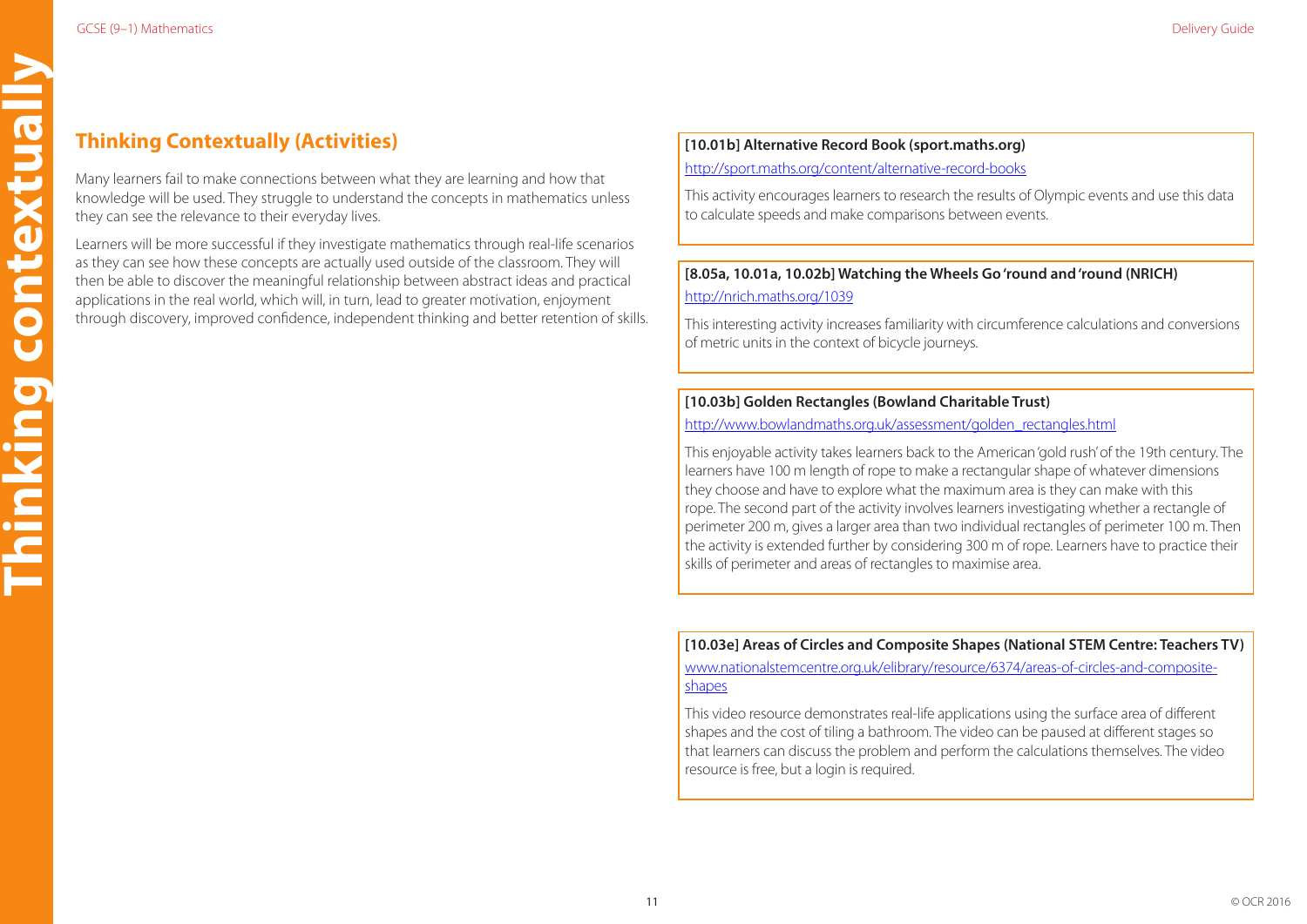**Thinking contextually**

Thinking contextually

# **[10.04a] Surface Area and Volume of 3-D Shapes (Centre for Innovation in Maths Teaching, Plymouth)**

[http://www.cimt.plymouth.ac.uk/projects/mepres/book9/bk9i9/bk9\\_9i4.html](http://www.cimt.plymouth.ac.uk/projects/mepres/book9/bk9i9/bk9_9i4.html)

This interactive resource offers further practice in solving real-life problems using surface area and volume calculations.

# **[10.05a] Pythagoras' Theorem Problems in Context (Centre for Innovation in Maths Teaching, Plymouth)**

[http://www.cimt.plymouth.ac.uk/projects/mepres/book8/bk8i3/bk8\\_3i4.htm](http://www.cimt.plymouth.ac.uk/projects/mepres/book8/bk8i3/bk8_3i4.htm)

This interactive resource offers further practice in solving problems in context using Pythagoras' theorem.

# **[10.05b] Trigonometry (regentsprep.org)**

<http://www.regentsprep.org/regents/math/algebra/AT2/PracTrig.htm>

This challenging resource offers further practice in solving real-life problems using trigonometry and area calculations. It consists of eleven questions, some of which are multiple choice.

# **[5.02a, 10.01c, 10.05b] King Edward VII School Flies to Europe (National STEM Centre: Innovate Educate, King Edward VII School, East Midlands Airport)**

[http://www.nationalstemcentre.org.uk/elibrary/resource/6791/king-edward-vii-school-flies](http://www.nationalstemcentre.org.uk/elibrary/resource/6791/king-edward-vii-school-flies-to-europe)[to-europe](http://www.nationalstemcentre.org.uk/elibrary/resource/6791/king-edward-vii-school-flies-to-europe)

These resources challenge learners to use a wide range of mathematical skills such as metric and imperial measurement conversions, measurement of angles, bearings, distance and time, scale, formulae and trigonometry to solve four real-life scenarios based on the working of an airport. The resources are free, but a login is required.